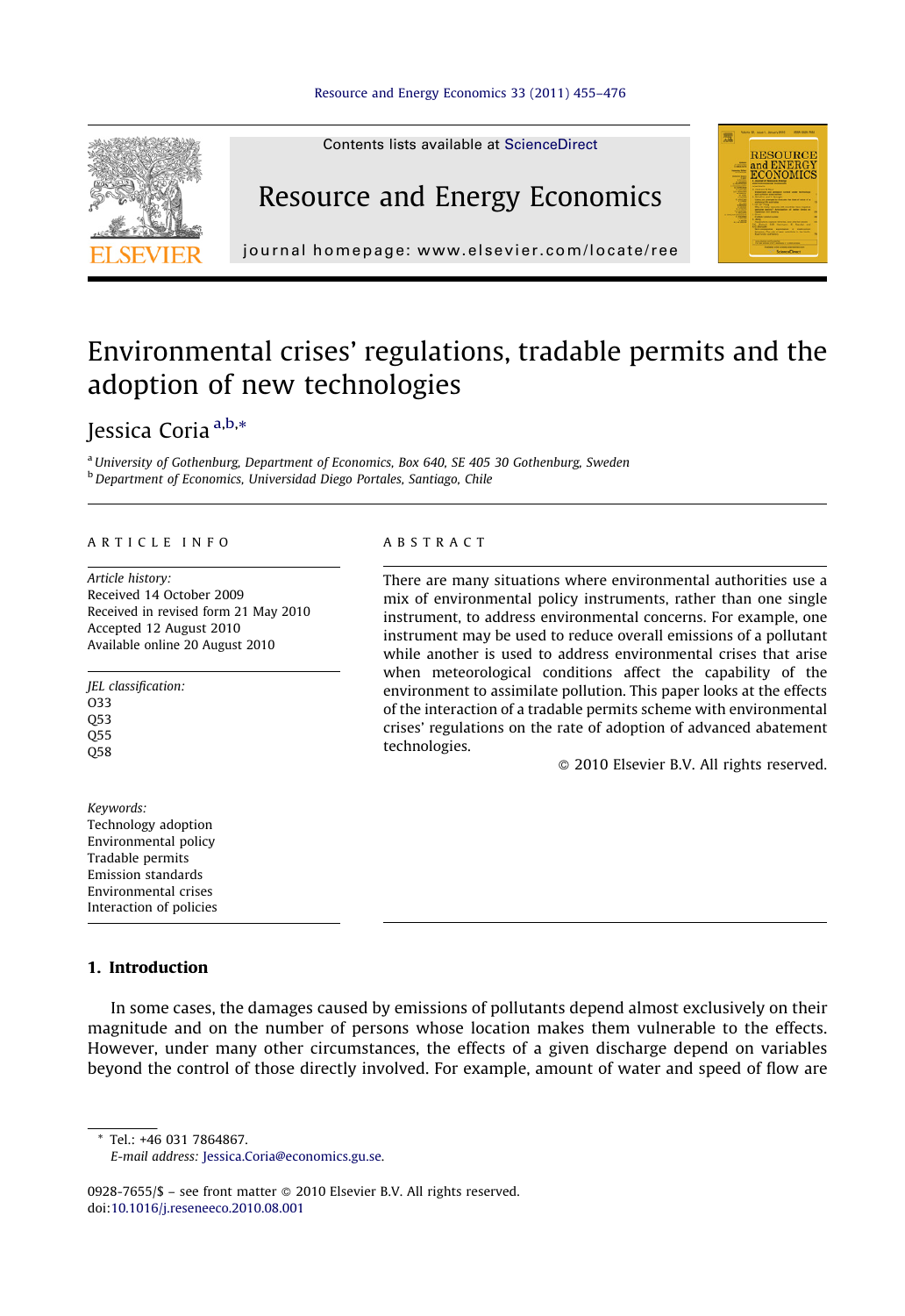critical determinants of a river's assimilative capacity. Similarly, emission levels that are acceptable and rather harmless under usual conditions can become intolerable if temperature inversion prevent air pollution from leaving the atmosphere [\(Baumol and Oates, 1988](#page--1-0), pp. 191–192).

Variability in the assimilate capabilities of the environment poses difficult problems for pollution control policies ([Howe and Lee, 1983\)](#page--1-0) since changes may cause occasional environmental crises that prompt the imposition of emergency measures to improve environmental quality to a satisfactory level. Typically, these crises cannot be predicted far in advance or with certainty – but we can be certain that at some unforeseen time they will recur.

The use of a single policy as the only means of control may be unacceptably costly to society since it would have to be set at a level that is high enough to maintain the pollution at acceptable levels during emergency periods. Instead, it may be less costly to employ a mixed policy in which one policy is used to control the long-run equilibrium level of pollution and another is used to maintain the pollution below some predetermined threshold during environmental crises ([Bawa, 1975; Baumol and Oates,](#page--1-0) [1988](#page--1-0), p. 200). In fact, several cities have already defined and formulated corresponding policies measures for periods of environmental distress. This is the case – for example – of the Hudson River on the east coast of Australia, where a system of tradable permits was introduced in 1995 to control the saline wastewater discharged by industrial activity. However, the trading scheme operates only during high flows. No discharge at all is allowed during low flows since the river cannot dilute emissions adequately [\(NSW EPA, 2003\)](#page--1-0).

A similar mixed policy is applied in Santiago, Chile. A system of tradable permits was introduced during the early 1990s to reduce emissions of particulate matter coming from stationary sources of air pollution. Nevertheless – since during some winter days the stagnant air traps and collects atmospheric pollutants until they become a danger to health – the scheme was complemented with an ''emergency emission standard'' that further restricts emissions during declared states of ''environmental emergencies'' of bad air quality that occur when an environmental quality index reaches high values [\(Coria, 2009\)](#page--1-0).

Finally, although the focus of this paper is pollution, the variability of water flows impose similar challenges forwatermanagement during droughts. Tradable water rights schemes are in place in several countries as a mechanism to efficiently allocate water resources (for example, Australia, United States and Chile; see [Kraemer and Banholzer, 1999](#page--1-0)). Nevertheless, during droughts, conventional waterrationing schemes restrict each household or enterprise to water use below a given level.<sup>1</sup>

In spite of that these mixed systems of tradable permits and emission standards may induce with little uncertainty the prescribed alterations in pollution activities, the theory of environmental regulation suggests that market-based instruments create more effective technology adoption incentives than conventional regulatory standards.<sup>2</sup> Then, it is worth asking to what extent the interaction of policies preserves the economic incentives provided through tradable permits; especially if the incidence of environmental crises and the ''relative use'' of environmental crises' regulation within the mix vary. The present paper is an attempt to answer such question that seems very timely, given the growing interest in the use of tradable permits worldwide and the fact that in many cases, tradable permits might have to interact with complementary policies that affect the same industry.<sup>3</sup>

In line with previous studies ([Milliman and Prince, 1989; Jung et al., 1996; Parry, 1998; Montero,](#page--1-0) [2002a; Requate and Unold, 2001, 2003; Coria, 2009b\)](#page--1-0), I find that under a tradable permit scheme the adoption of advanced abatement technologies depreciates the emissions' permit price. Since firms with higher costs of adoption can free ride on the decreased permit price caused by other firms' adoption, the private gains from adopting the technology under permits are reduced and so the rate of adoption. However, I show that if the tradable permit scheme is complemented with an

 $1$  If households and other water consumers are heterogeneous in terms of how they value water use, simple rationing of water might not be economically efficient since water is not targeted for its best economic use [\(Lund and Reed, 1995](#page--1-0)).

 $<sup>2</sup>$  See [Requate \(2005\)](#page--1-0) for a survey on the literature about the incentives provided by environmental policy instruments for</sup> both adoption and development of advanced abatement technology.

 $3$  See [Johnstone \(2003\),](#page--1-0) [Sorrell and Sijm \(2003\)](#page--1-0) and [Smith \(1999\)](#page--1-0) for a discussion about the use of tradable permits in combination with other policy instruments; and [Bennear and Stavins \(2007\)](#page--1-0) for a discussion about the use of multiple policy instruments in the context of second-best theory.